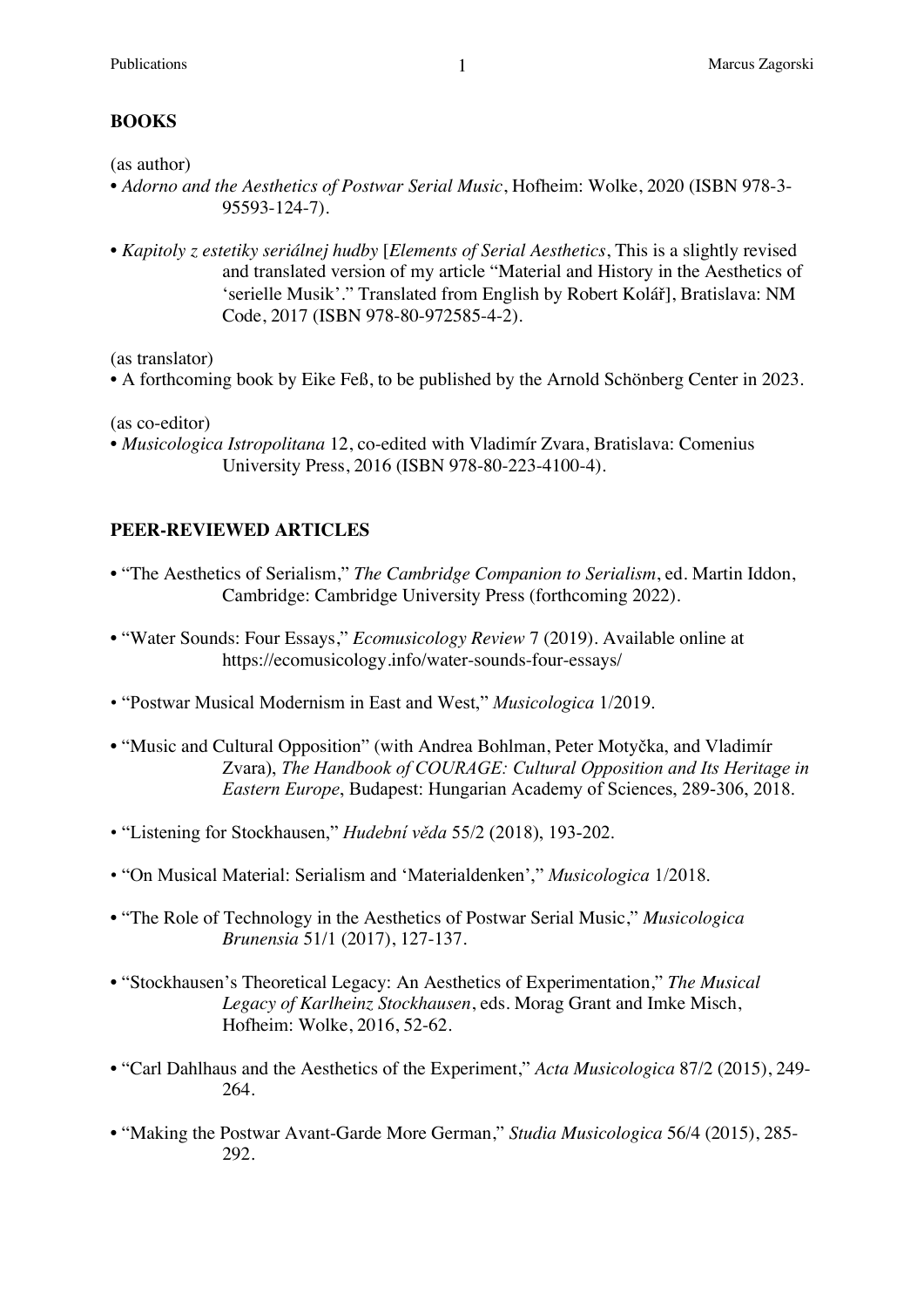- "Aesthetics and Truth in Nietzsche and Adorno," *Hudba - Integrácie - Interpretácie* 18 (2015), 37-57.
- "Narratives of Progress in West German Music after 1945," *Konzeptionen des musikalischen Denkens in der europäischen Musikwissenschaft des 20. Jahrhunderts (anlässlich des 100. Geburtsjahres von Jozef Kresánek)*, ed. Markéta Štefková, Bratislava: Ústav hudobnej vedy SAV, 2014, 209-222.
- "Hearing Beethoven, Truth, and 'New Music'," *International Review of the Aesthetics and Sociology of Music* 44/1 (2013), 49-56.
- "Material and History in the Aesthetics of 'serielle Musik'," *Journal of the Royal Musical Association* 134/2 (2009), 271-317.
- "'Nach dem Weltuntergang': Adorno's Engagement with Postwar Music," *Journal of Musicology* 22/4 (2005), 680-701.

#### **TEACHING MATERIAL (E-BOOK)**

• *A Companion to 20th-Century Music History*, Bratislava: Comenius University Press, 2014 (ISBN 978-80-8127-105-2).

#### **REVIEWS**

- "Jazz in (Eastern) Europe: freedom and ownership," review of *Jazz from Socialist Realism to Postmodernism: Jazz under State Socialism*, vol. 5 (eds. Yvetta Kajanová, Gertrud Pickhan, Rüdiger Ritter, Frankfurt am Main: Peter Lang, 2016), *Human Affairs* 27 (2017), 235-237.
- "Kultur und Musik nach 1945: Ästhetik im Zeichen des Kalten Krieges" (ed. Ulrich J. Blomann, Saarbrücken: Pfau, 2015), *Journal of Musicological Research* 35/3 (2016), 270-272.
- "Melos-Ethos International Festival of Contemporary Music 2015," *Tempo* 70/276 (2016), 91-92.
- "Melos-Étos 2015," (in Slovak) *Hudobný život*, 47/12 (2015), 4-5.
- "Wien Modern 2014," *Tempo* 69/272 (2015), 77-78.
- "Wien Modern 2014," (in Slovak) *Hudobný život*, 46/12 (2014), 26.

#### **TRANSLATIONS**

• "Jung-Wien Musicians and Tone Poets," by Therese Muxeneder, *Arnold Schönberg & Jung-Wien*, Vienna: Arnold Schoenberg Center, 2018, 159-181.